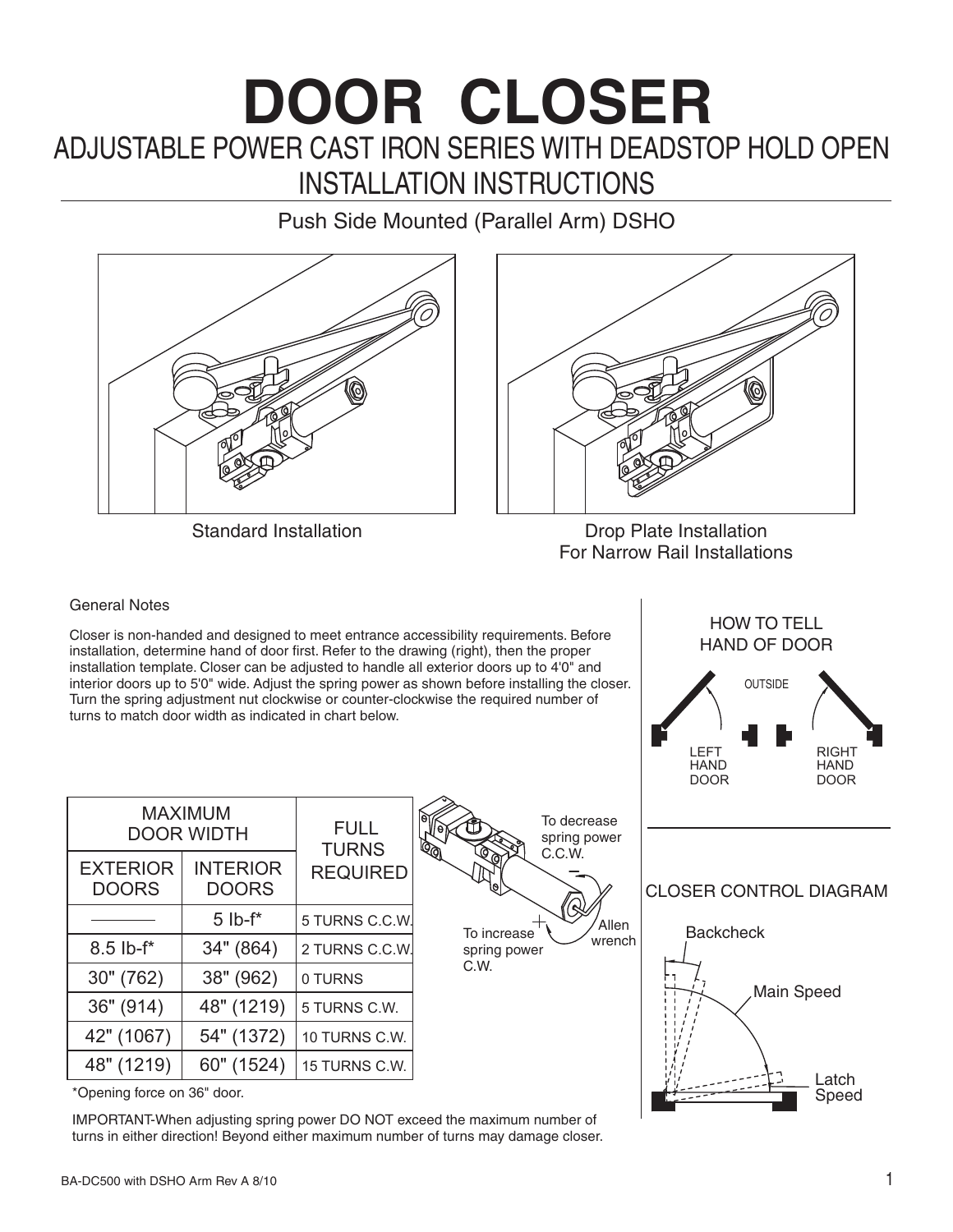## PARALLEL ARM MOUNTED STOP FACE (PUSH SIDE)